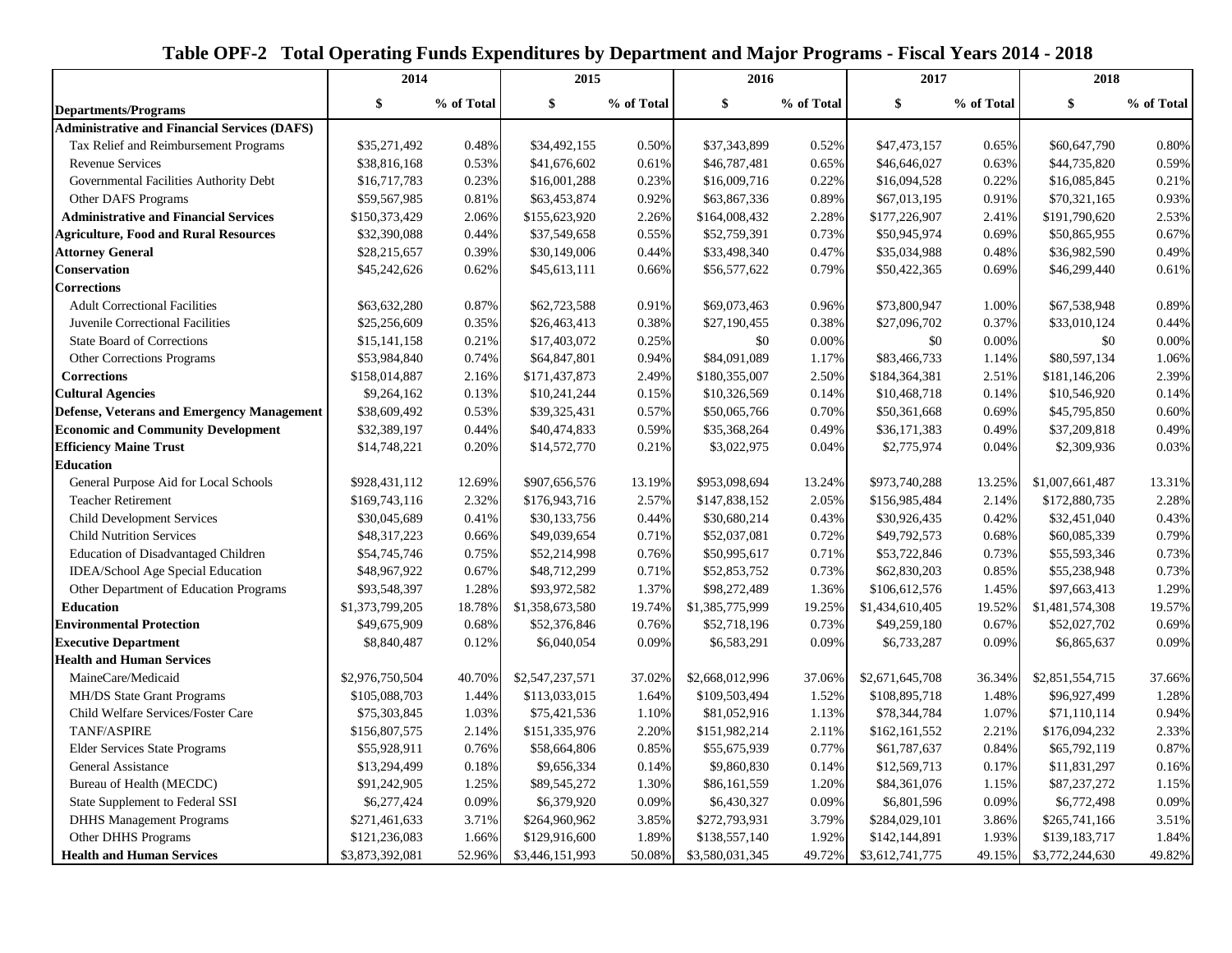|                                                   | 2014            |            | 2015            |            | 2016            |            | 2017            |            | 2018            |            |
|---------------------------------------------------|-----------------|------------|-----------------|------------|-----------------|------------|-----------------|------------|-----------------|------------|
| <b>Departments/Programs</b>                       | \$              | % of Total | \$              | % of Total | \$              | % of Total | \$              | % of Total | \$              | % of Total |
| <b>Higher Education Institutions and Programs</b> | \$277,306,009   | 3.79%      | \$278,008,503   | 4.04%      | \$289,899,536   | 4.03%      | \$303,684,709   | 4.13%      | \$307,083,589   | 4.06%      |
| <b>Indigent Legal Services</b>                    | \$13,991,739    | 0.19%      | \$17,027,011    | 0.25%      | \$18,770,687    | 0.26%      | \$16,944,655    | 0.23%      | \$21,422,107    | 0.28%      |
| <b>Inland Fisheries and Wildlife</b>              | \$37,230,086    | 0.51%      | \$40,623,853    | 0.59%      | \$44,075,974    | 0.61%      | \$44,016,210    | 0.60%      | \$46,688,160    | 0.62%      |
| <b>Judicial Department</b>                        | \$68,466,930    | 0.94%      | \$70,512,038    | 1.02%      | \$74,017,351    | 1.03%      | \$77,999,702    | 1.06%      | \$82,236,019    | 1.09%      |
| Labor                                             |                 |            |                 |            |                 |            |                 |            |                 |            |
| <b>Rehabilitation Services</b>                    | \$25,288,219    | 0.35%      | \$27,520,274    | 0.40%      | \$26,534,630    | 0.37%      | \$25,678,384    | 0.35%      | \$26,902,983    | 0.36%      |
| <b>Employment Services Activities</b>             | \$20,555,137    | 0.28%      | \$24,080,979    | 0.35%      | \$27,602,702    | 0.38%      | \$25,651,694    | 0.35%      | \$17,161,128    | 0.23%      |
| <b>Employment Security Services</b>               | \$48,822,579    | 0.67%      | \$24,254,609    | 0.35%      | \$26,573,980    | 0.37%      | \$25,794,576    | 0.35%      | \$24,084,221    | 0.32%      |
| Other Labor Programs                              | \$9,818,941     | 0.13%      | \$9,249,784     | 0.13%      | \$11,495,851    | 0.16%      | \$10,563,218    | 0.14%      | \$10,247,517    | 0.14%      |
| Labor                                             | \$104,484,876   | 1.43%      | \$85,105,645    | 1.24%      | \$92,207,162    | 1.28%      | \$87,687,873    | 1.19%      | \$78,395,850    | 1.04%      |
| Legislature                                       | \$24,503,943    | 0.34%      | \$26,418,535    | 0.38%      | \$26,503,699    | 0.37%      | \$28,122,553    | 0.38%      | \$28,387,042    | 0.37%      |
| <b>Maine Municipal Bond Bank</b>                  | \$38,646,481    | 0.53%      | \$38,496,145    | 0.56%      | \$39,755,752    | 0.55%      | \$40,016,380    | 0.54%      | \$41,072,422    | 0.54%      |
| <b>Marine Resources</b>                           | \$18,790,983    | 0.26%      | \$21,278,692    | 0.31%      | \$20,845,813    | 0.29%      | \$19,554,589    | 0.27%      | \$22,092,324    | 0.29%      |
| <b>Professional and Financial Regulation</b>      | \$25,394,035    | 0.35%      | \$26,350,527    | 0.38%      | \$26,942,436    | 0.37%      | \$26,171,554    | 0.36%      | \$26,576,189    | 0.35%      |
| <b>Public Safety</b>                              |                 |            |                 |            |                 |            |                 |            |                 |            |
| Public Safety - State Police                      | \$48,124,377    | 0.66%      | \$48,508,184    | 0.70%      | \$55,018,258    | 0.76%      | \$57,856,225    | 0.79%      | \$58,751,968    | 0.78%      |
| Public Safety - Other Programs                    | \$40,151,826    | 0.55%      | \$42,152,654    | 0.61%      | \$44,208,227    | 0.61%      | \$48,226,567    | 0.66%      | \$49,859,139    | 0.66%      |
| <b>Public Safety</b>                              | \$88,276,203    | 1.21%      | \$90,660,839    | 1.32%      | \$99,226,485    | 1.38%      | \$106,082,793   | 1.44%      | \$108,611,107   | 1.43%      |
| <b>Public Utilities Commission</b>                | \$19,089,781    | 0.26%      | \$16,551,408    | 0.24%      | \$15,592,060    | 0.22%      | \$20,603,730    | 0.28%      | \$25,984,013    | 0.34%      |
| <b>Secretary of State</b>                         |                 |            |                 |            |                 |            |                 |            |                 |            |
| Secretary of State                                | \$4,581,494     | 0.06%      | \$4,816,523     | 0.07%      | \$5,090,415     | 0.07%      | \$5,833,010     | 0.08%      | \$6,357,665     | 0.08%      |
| <b>Bureau of Motor Vehicles</b>                   | \$33,977,205    | 0.46%      | \$34,174,472    | 0.50%      | \$37,549,883    | 0.52%      | \$36,368,933    | 0.49%      | \$37,072,227    | 0.49%      |
| <b>Secretary of State</b>                         | \$38,558,699    | 0.53%      | \$38,990,995    | 0.57%      | \$42,640,298    | 0.59%      | \$42,201,943    | 0.57%      | \$43,429,893    | 0.57%      |
| <b>Transportation</b>                             |                 |            |                 |            |                 |            |                 |            |                 |            |
| Highway and Bridge Improvement                    | \$315,422,769   | 4.31%      | \$311,146,849   | 4.52%      | \$370,151,310   | 5.14%      | \$364,101,444   | 4.95%      | \$348,799,624   | 4.61%      |
| Maintenance and Operations                        | \$149,529,793   | 2.04%      | \$143,779,688   | 2.09%      | \$149,274,237   | 2.07%      | \$164,969,672   | 2.24%      | \$168,179,287   | 2.22%      |
| Local Road Assistance                             | \$23,167,349    | 0.32%      | \$20,715,603    | 0.30%      | \$21,016,630    | 0.29%      | \$20,923,609    | 0.28%      | \$21,271,563    | 0.28%      |
| Debt Service - Transportation                     | \$20,308,548    | 0.28%      | \$18,917,508    | 0.27%      | \$18,293,182    | 0.25%      | \$23,343,973    | 0.32%      | \$19,765,557    | 0.26%      |
| Other Transportation Programs                     | \$41,673,125    | 0.57%      | \$40,028,691    | 0.58%      | \$40,979,198    | 0.57%      | \$52,279,898    | 0.71%      | \$50,241,115    | 0.66%      |
| <b>Transportation</b>                             | \$550,101,584   | 7.52%      | \$534,588,340   | 7.77%      | \$599,714,556   | 8.33%      | \$625,618,596   | 8.51%      | \$608,257,147   | 8.03%      |
| <b>Treasurer of State</b>                         |                 |            |                 |            |                 |            |                 |            |                 |            |
| Debt Service - Treasury                           | \$77,986,338    | 1.07%      | \$77,753,854    | 1.13%      | \$74,943,906    | 1.04%      | \$75,462,390    | 1.03%      | \$84,554,683    | 1.12%      |
| Municipal Revenue Sharing - Treasury              | \$66,062,807    | 0.90%      | \$63,600,937    | 0.92%      | \$67,355,730    | 0.94%      | \$65,228,806    | 0.89%      | \$69,338,500    | 0.92%      |
| Other Treasury Programs                           | \$1,543,146     | 0.02%      | \$1,586,828     | 0.02%      | \$2,016,973     | 0.03%      | \$1,673,856     | 0.02%      | \$1,510,658     | 0.02%      |
| <b>Treasurer of State</b>                         | \$145,592,290   | 1.99%      | \$142,941,620   | 2.08%      | \$144,316,609   | 2.00%      | \$142,365,052   | 1.94%      | \$155,403,841   | 2.05%      |
| <b>All Other - State Agencies</b>                 | \$48,599,888    | 0.66%      | \$45,558,906    | 0.66%      | \$54,235,241    | 0.75%      | \$68,909,022    | 0.94%      | \$60,487,247    | 0.80%      |
| <b>Total Expenditures - All Operating Funds</b>   | \$7,313,988,970 | $100.0\%$  | \$6,881,343,375 | $100.0\%$  | \$7,199,834,856 | 100.0%     | \$7,351,096,365 | $100.0\%$  | \$7,571,786,562 | $100.0\%$  |

## **Table OPF-2 Total Operating Funds Expenditures by Department and Major Programs (continued)**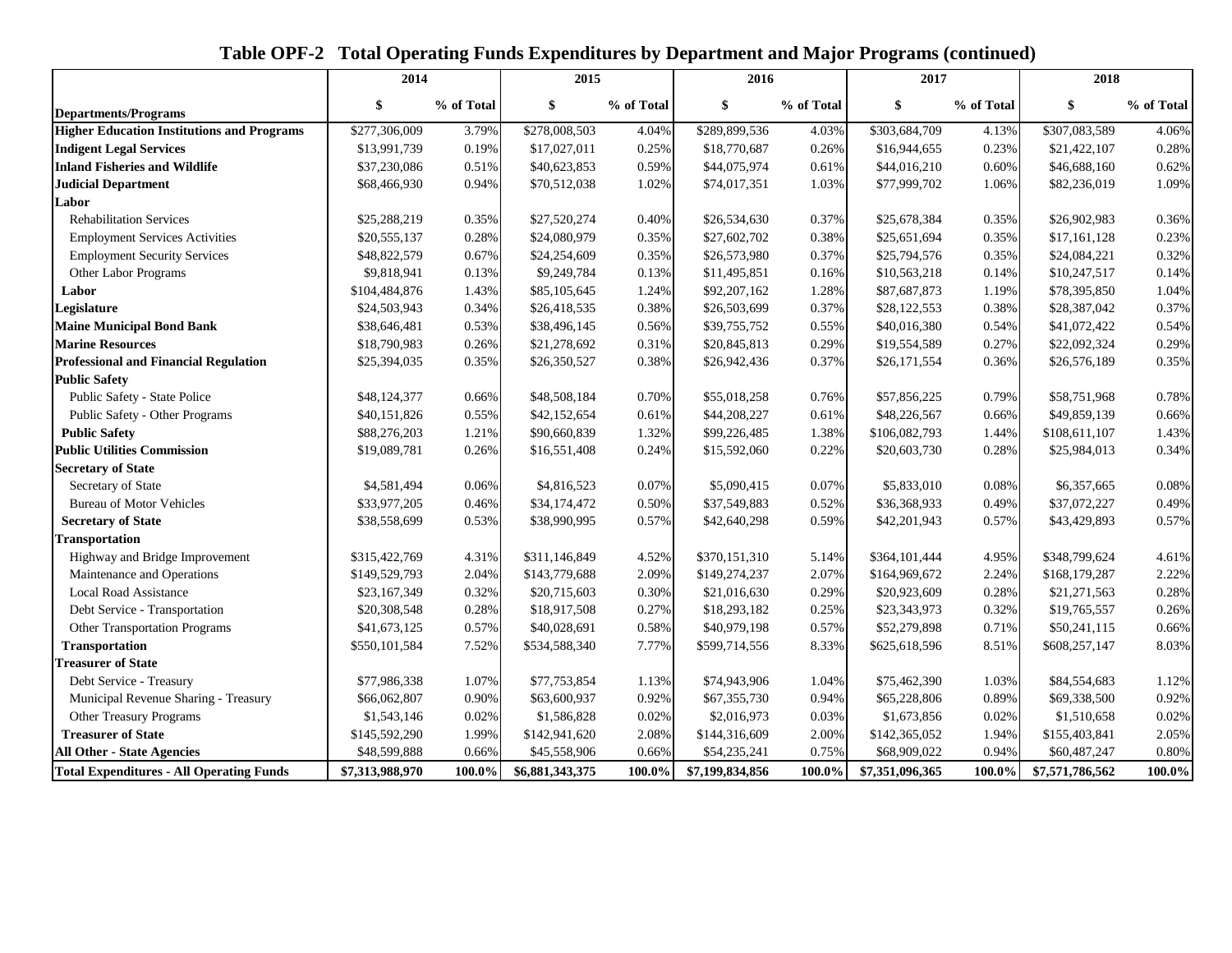|  | Table GF-2 General Fund Expenditures by Department and Major Programs - Fiscal Years 2014 - 2018 |  |  |  |  |
|--|--------------------------------------------------------------------------------------------------|--|--|--|--|
|  |                                                                                                  |  |  |  |  |

|                                                     | 2014            |              | 2015                   | 2016         |                 |              | 2017            |              | 2018            |              |
|-----------------------------------------------------|-----------------|--------------|------------------------|--------------|-----------------|--------------|-----------------|--------------|-----------------|--------------|
|                                                     | \$              | $%$ of       | \$                     | $%$ of       | \$              | $%$ of       | \$              | $%$ of       | \$              | $%$ of       |
| <b>Departments/Programs</b>                         |                 | <b>Total</b> |                        | <b>Total</b> |                 | <b>Total</b> |                 | <b>Total</b> |                 | <b>Total</b> |
| <b>Administrative and Financial Services (DAFS)</b> |                 |              |                        |              |                 |              |                 |              |                 |              |
| Tax Relief and Reimbursement Programs               | \$33,593,323    | 1.07%        | \$33,158,302           | 1.05%        | \$35,901,108    | 1.10%        | \$45,890,544    | 1.37%        | \$59,059,680    | 1.73%        |
| <b>Revenue Services</b>                             | \$31,070,309    | 0.99%        | \$30,709,825           | 0.97%        | \$35,029,402    | 1.07%        | \$35,928,722    | 1.07%        | \$36,057,936    | 1.06%        |
| Governmental Facilities Authority Debt              | \$16,717,783    | 0.53%        | \$16,001,288           | 0.51%        | \$16,009,716    | 0.49%        | \$16,094,528    | 0.48%        | \$16,085,845    | 0.47%        |
| Other DAFS Programs                                 | \$38,401,497    | 1.22%        | \$40,159,080           | 1.27%        | \$43,262,207    | 1.32%        | \$44,492,488    | 1.33%        | \$47,394,690    | 1.39%        |
| <b>Administrative and Financial Services</b>        | \$119,782,911   | 3.80%        | \$120,028,495          | 3.79%        | \$130,202,433   | 3.98%        | \$142,406,282   | 4.26%        | \$158,598,151   | 4.64%        |
| <b>Agriculture, Food and Rural Resources</b>        | \$6,256,905     | 0.20%        | \$7,064,453            | 0.22%        | \$7,443,797     | 0.23%        | \$7,386,826     | 0.22%        | \$8,812,004     | 0.26%        |
| <b>Attorney General</b>                             | \$15,091,714    | 0.48%        | \$15,823,596           | 0.50%        | \$18,094,749    | 0.55%        | \$19,244,126    | 0.58%        | \$20,215,422    | 0.59%        |
| <b>Conservation</b>                                 | \$21,482,895    | 0.68%        | \$21,763,166           | 0.69%        | \$23,142,382    | 0.71%        | \$23,057,125    | 0.69%        | \$23,165,024    | 0.68%        |
| <b>Corrections</b>                                  |                 |              |                        |              |                 |              |                 |              |                 |              |
| <b>Adult Correctional Facilities</b>                | \$63,575,366    | 2.02%        | \$62,457,550           | 1.97%        | \$68,817,408    | 2.10%        | \$73,566,333    | 2.20%        | \$67,301,842    | 1.97%        |
| Juvenile Correctional Facilities                    | \$25,016.892    | 0.79%        | \$25,966,045           | 0.82%        | \$26,886,200    | 0.82%        | \$26,819,220    | 0.80%        | \$32,680,276    | 0.96%        |
| <b>State Board of Corrections</b>                   | \$13,145,724    | 0.42%        | \$14,642,302           | 0.46%        | \$0             | 0.00%        | \$0             | 0.00%        | \$0             | 0.00%        |
| Other Corrections Programs                          | \$52,288,413    | 1.66%        | \$62,884,341           | 1.99%        | \$81,386,487    | 2.49%        | \$81,268,243    | 2.43%        | \$78,982,581    | 2.31%        |
| <b>Corrections</b>                                  | \$154,026,395   | 4.89%        | \$165,950,238          | 5.24%        | \$177,090,094   | 5.41%        | \$181,653,796   | 5.43%        | \$178,964,698   | 5.24%        |
| <b>Cultural Agencies</b>                            | \$5,714,154     | 0.18%        | \$5,800,433            | 0.18%        | \$6,113,853     | 0.19%        | \$6,476,932     | 0.19%        | \$6,392,363     | 0.19%        |
| Defense, Veterans and Emergency Management          | \$6,113,993     | 0.19%        | \$6,741,749            | 0.21%        | \$6,929,390     | 0.21%        | \$7,978,351     | 0.24%        | \$7,865,194     | 0.23%        |
| <b>Economic and Community Development</b>           | \$10,654,235    | 0.34%        | \$11,767,869           | 0.37%        | \$10,494,957    | 0.32%        | \$10,841,560    | 0.32%        | \$12,502,468    | 0.37%        |
| <b>Education</b>                                    |                 |              |                        |              |                 |              |                 |              |                 |              |
| General Purpose Aid for Local Schools               | \$914,433,332   | 29.04%       | \$893,873,932          | 28.24%       | \$936,910,791   | 28.63%       | \$957,390,506   | 28.61%       | \$987,848,927   | 28.92%       |
| <b>Teacher Retirement</b>                           | \$169,743,116   | 5.39%        | \$176,943,716          | 5.59%        | \$147,838,152   | 4.52%        | \$156,985,484   | 4.69%        | \$172,880,735   | 5.06%        |
| <b>Child Development Services</b>                   | \$27,995,282    | 0.89%        | \$27,985,282           | 0.88%        | \$28,535,282    | 0.87%        | \$28,682,282    | 0.86%        | \$30,189,076    | 0.88%        |
| Other Department of Education Programs              | \$37,749,029    | 1.20%        | \$38,342,371           | 1.21%        | \$39,612,238    | 1.21%        | \$49,505,664    | 1.48%        | \$40,440,495    | 1.18%        |
| <b>Education</b>                                    | \$1,149,920,759 | 36.51%       | \$1,137,145,300        | 35.92%       | \$1,152,896,463 | 35.23%       | \$1,192,563,936 | 35.64%       | \$1,231,359,234 | 36.05%       |
| <b>Environmental Protection</b>                     | \$6,300,213     | 0.20%        | \$6,982,046            | 0.22%        | \$7,454,479     | 0.23%        | \$7,458,406     | 0.22%        | \$7,729,937     | 0.23%        |
| <b>Executive Department</b>                         | \$3,703,806     | 0.12%        | \$3,763,730            | 0.12%        | \$4,180,639     | 0.13%        | \$4,286,027     | 0.13%        | \$4,277,750     | 0.13%        |
| <b>Health &amp; Human Services</b>                  |                 |              |                        |              |                 |              |                 |              |                 |              |
| MaineCare/Medicaid                                  | \$752,829,000   | 23.90%       | \$758,387,416          | 23.96%       | \$782,494,209   | 23.91%       | \$759,422,583   | 22.70%       | \$774,194,890   | 22.66%       |
| MH/DS State Grant Programs                          | \$68,098,363    | 2.16%        | \$70,557,228           | 2.23%        | \$72,057,087    | 2.20%        | \$72,938,470    | 2.18%        | \$61,210,164    | 1.79%        |
| Child Welfare Services/Foster Care                  | \$52,064,565    | 1.65%        | \$53,516,088           | 1.69%        | \$58,259,056    | 1.78%        | \$52,110,733    | 1.56%        | \$46,111,619    | 1.35%        |
| <b>TANF/ASPIRE</b>                                  | \$30,143,486    | 0.96%        | \$28,739,599           | 0.91%        | \$29,188,189    | 0.89%        | \$24,254,717    | 0.72%        | \$23,177,157    | 0.68%        |
| <b>Elder Services State Programs</b>                | \$39,052,999    | 1.24%        | \$41,377,368           | 1.31%        | \$39,817,636    | 1.22%        | \$47,642,575    | 1.42%        | \$50,124,879    | 1.47%        |
| General Assistance                                  | \$12,200,515    | 0.39%        | \$8,831,837            | 0.28%        | \$8,996,265     | 0.27%        | \$11,631,961    | 0.35%        | \$11,174,183    | 0.33%        |
| Bureau of Health (MECDC)                            | \$8,191,383     | 0.26%        | \$6,734,557            | 0.21%        | \$7,557,585     | 0.23%        | \$6,438,210     | 0.19%        | \$6,675,402     | 0.20%        |
| State Supplement to Federal SSI                     | \$6,277,424     | 0.20%        | \$6,379,920            | 0.20%        | \$6,430,327     | 0.20%        | \$6,801,596     | 0.20%        | \$6,772,498     | 0.20%        |
| <b>DHHS Management Programs</b>                     | \$103,442,351   | 3.28%        | \$102,892,731          | 3.25%        | \$107,601,654   | 3.29%        | \$107,789,461   | 3.22%        | \$108,546,574   | 3.18%        |
| Other DHHS Programs                                 | \$35,880,382    | 1.14%        | \$37,925,006           | 1.20%        | \$41,807,610    | 1.28%        | \$42,313,609    | 1.26%        | \$44,130,483    | 1.29%        |
| <b>Health &amp; Human Services</b>                  | \$1,108,180,468 |              | 35.19% \$1,115,341,751 | 35.23%       | \$1,154,209,618 | 35.27%       | \$1,131,343,915 | 33.81%       | \$1,132,117,850 | 33.14%       |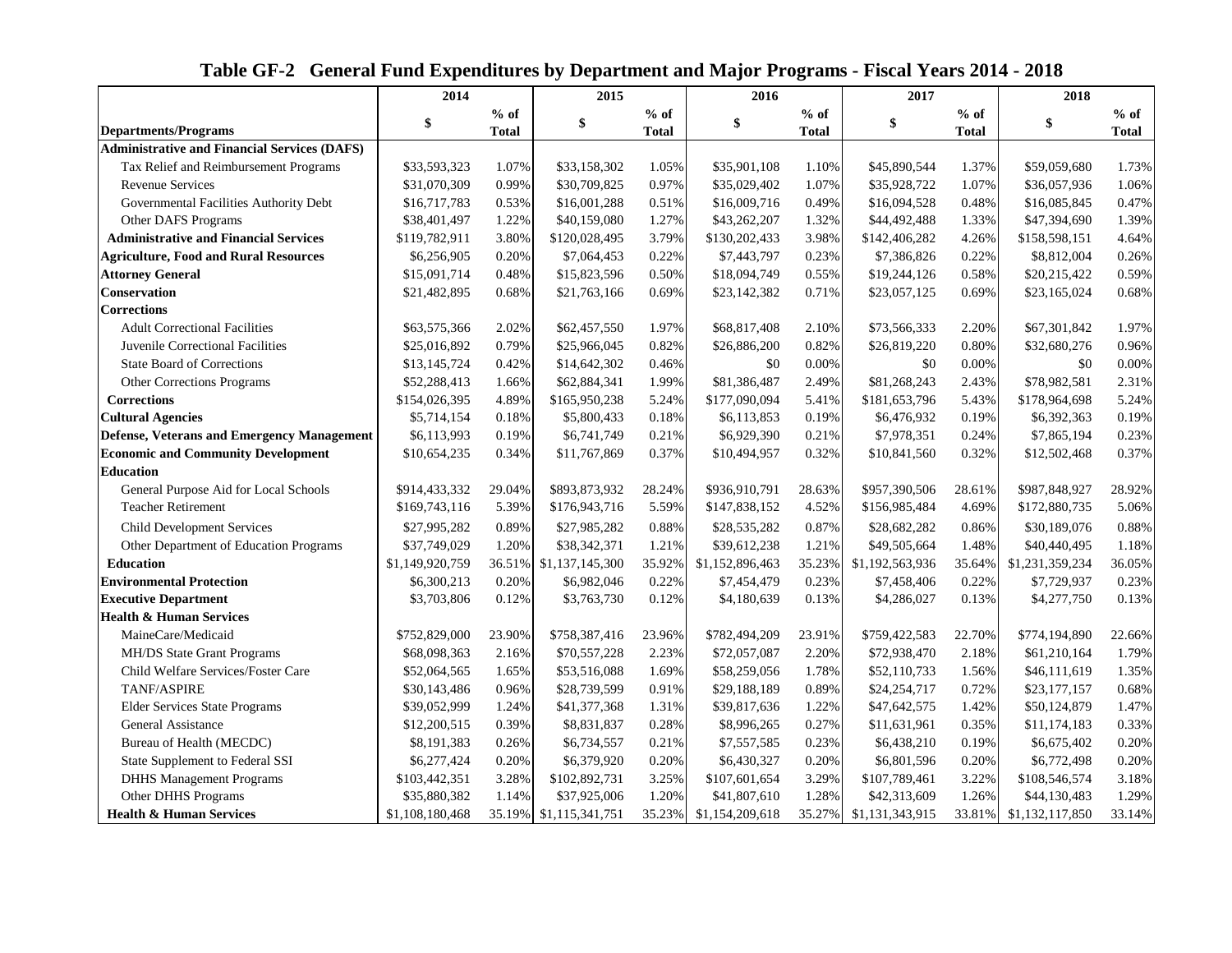|                                                   | 2014            |                 | 2015                     |                 | 2016            |                 | 2017            |                 | 2018            |                 |
|---------------------------------------------------|-----------------|-----------------|--------------------------|-----------------|-----------------|-----------------|-----------------|-----------------|-----------------|-----------------|
| <b>Departments/Programs</b>                       |                 | $%$ of<br>Total |                          | $%$ of<br>Total |                 | $%$ of<br>Total | \$              | $%$ of<br>Total |                 | $%$ of<br>Total |
| <b>Higher Education Institutions and Programs</b> | \$269,221,282   | 8.55%           | \$270,736,848            | 8.55%           | \$282,676,066   | 8.64%           | \$296,269,018   | 8.85%           | \$299,986,514   | 8.78%           |
| <b>Indigent Legal Services</b>                    | \$13,334,233    | 0.42%           | \$16,274,397             | 0.51%           | \$18,004,449    | 0.55%           | \$16,227,386    | 0.48%           | \$20,670,986    | 0.61%           |
| <b>Inland Fisheries and Wildlife</b>              | \$23,318,946    | 0.74%           | \$23,964,429             | 0.76%           | \$26,369,272    | 0.81%           | \$27,131,909    | 0.81%           | \$29,435,260    | 0.86%           |
| <b>Judicial Department</b>                        | \$61,729,715    | 1.96%           | \$63,885,272             | 2.02%           | \$67,225,391    | 2.05%           | \$70,871,505    | 2.12%           | \$74,525,052    | 2.18%           |
| Labor                                             |                 |                 |                          |                 |                 |                 |                 |                 |                 |                 |
| <b>Rehabilitation Services</b>                    | \$7,108,246     | 0.23%           | \$6,986,303              | 0.22%           | \$7,257,460     | 0.22%           | \$6,794,383     | 0.20%           | \$7,837,598     | 0.23%           |
| <b>Employment Services Activities</b>             | \$1,878,056     | 0.06%           | \$1,732,569              | 0.05%           | \$1,810,185     | 0.06%           | \$1,795,864     | 0.05%           | \$1,826,101     | 0.05%           |
| <b>Other Labor Programs</b>                       | \$1,486,416     | 0.05%           | \$1,609,681              | 0.05%           | \$2,637,134     | 0.08%           | \$3,095,126     | 0.09%           | \$2,213,828     | 0.06%           |
| Labor                                             | \$10,472,717    | 0.33%           | \$10,328,553             | 0.33%           | \$11,704,779    | 0.36%           | \$11,685,373    | 0.35%           | \$11,877,527    | 0.35%           |
| Legislature                                       | \$24,501,333    | 0.78%           | \$26,412,489             | 0.83%           | \$26,503,699    | 0.81%           | \$28,118,007    | 0.84%           | \$28,350,103    | 0.83%           |
| <b>Marine Resources</b>                           | \$9,001,397     | 0.29%           | \$8,902,071              | 0.28%           | \$9,795,541     | 0.30%           | \$10,050,233    | 0.30%           | \$10,119,671    | 0.30%           |
| <b>Public Safety</b>                              |                 |                 |                          |                 |                 |                 |                 |                 |                 |                 |
| Public Safety - State Police                      | \$29,090,513    | 0.92%           | \$29,204,402             | 0.92%           | \$32,761,805    | 1.00%           | \$34,895,257    | 1.04%           | \$35,431,305    | 1.04%           |
| Public Safety - Other Programs                    | \$8,651,760     | 0.27%           | \$8,899,673              | 0.28%           | \$9,072,840     | 0.28%           | \$10,569,738    | 0.32%           | \$12,850,888    | 0.38%           |
| <b>Public Safety</b>                              | \$37,742,273    | 1.20%           | \$38,104,075             | 1.20%           | \$41,834,645    | 1.28%           | \$45,464,995    | 1.36%           | \$48,282,193    | 1.41%           |
| <b>Secretary of State</b>                         | \$3,262,710     | 0.10%           | \$3,695,865              | 0.12%           | \$3,930,964     | 0.12%           | \$5,137,790     | 0.15%           | \$5,916,526     | 0.17%           |
| <b>Treasurer of State</b>                         |                 |                 |                          |                 |                 |                 |                 |                 |                 |                 |
| Debt Service - Treasury                           | \$77,711,895    | 2.47%           | \$77,477,976             | 2.45%           | \$74,668,280    | 2.28%           | \$75,187,060    | 2.25%           | \$84,340,293    | 2.47%           |
| Other Treasury Programs                           | \$1,543,146     | 0.05%           | \$1,586,828              | 0.05%           | \$2,016,973     | 0.06%           | \$1,673,856     | 0.05%           | \$1,510,658     | 0.04%           |
| <b>Treasurer of State</b>                         | \$79,255,040    | 2.52%           | \$79,064,805             | 2.50%           | \$76,685,253    | 2.34%           | \$76,860,915    | 2.30%           | \$85,850,951    | 2.51%           |
| All Other - State Agencies <sup>1</sup>           | \$10,280,203    | 0.33%           | \$5,973,463              | 0.19%           | \$9,191,377     | 0.28%           | \$23,567,949    | 0.70%           | \$9,101,579     | 0.27%           |
| <b>Total Expenditures - General Fund</b>          | \$3,149,348,298 |                 | 100.0%   \$3,165,515,092 | 100.0%          | \$3,272,174,288 | 100.0%          | \$3,346,082,365 | 100.0%          | \$3,416,116,456 | 100.0%          |

 **Table GF-2 General Fund Expenditures by Department and Major Programs (continued)**

<sup>1</sup> Public Law 2017, c. 2 includes a one-time General Fund appropriation of \$13,990,596 in fiscal year 2016-17 to the Maine Public Employees Retirement System to pay for the unfunded actuarial liability costs associated with the Maine Community College System.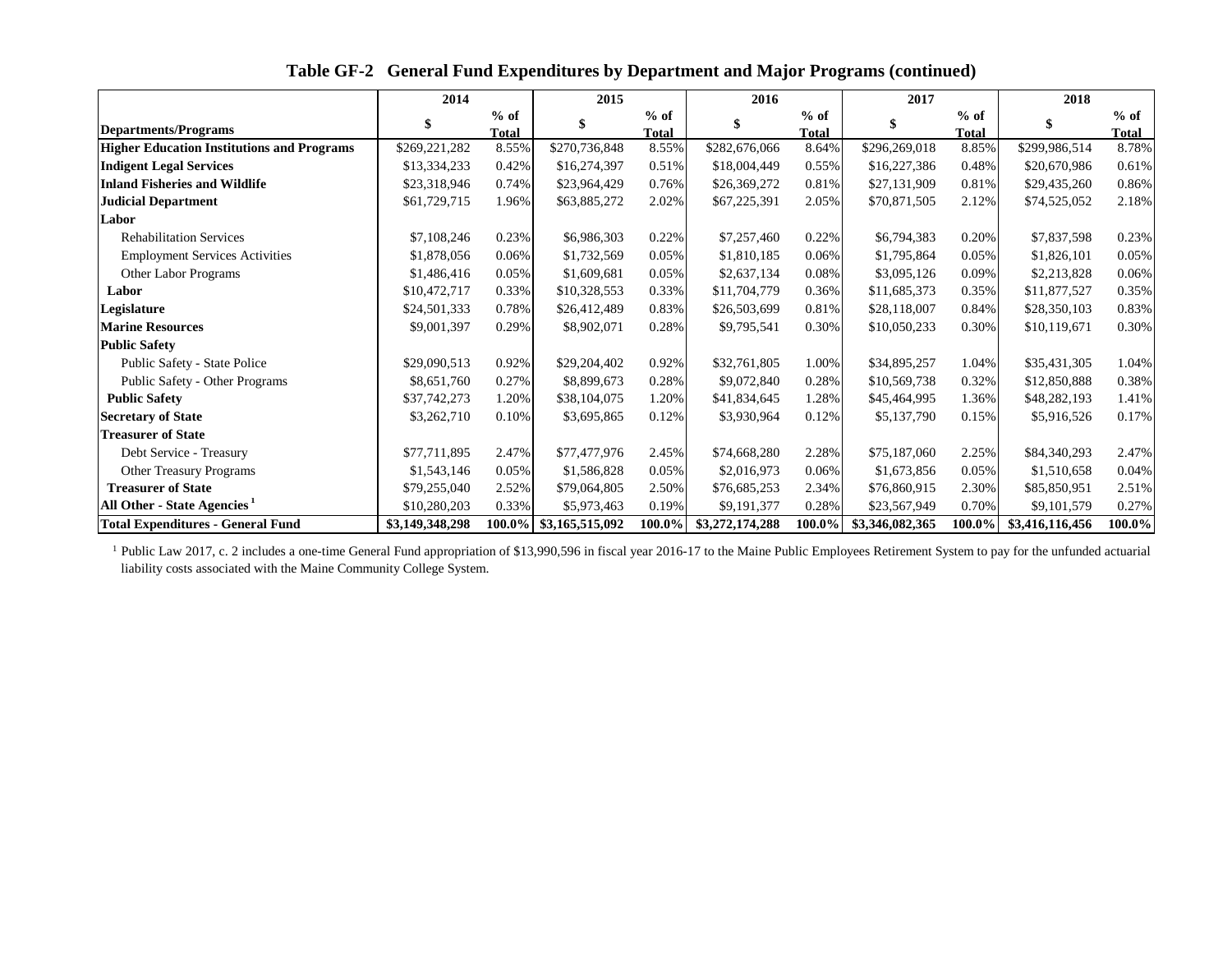|                                                     | 2014          |              | 2015          |              | 2016          |              | 2017          |              | 2018          |              |
|-----------------------------------------------------|---------------|--------------|---------------|--------------|---------------|--------------|---------------|--------------|---------------|--------------|
|                                                     | S             | $%$ of       | \$            | $%$ of       | \$            | $%$ of       | \$            | $%$ of       | \$            | $%$ of       |
| <b>Departments/Programs</b>                         |               | <b>Total</b> |               | <b>Total</b> |               | <b>Total</b> |               | <b>Total</b> |               | <b>Total</b> |
| <b>Administrative and Financial Services (DAFS)</b> |               |              |               |              |               |              |               |              |               |              |
| <b>Buildings and Grounds Operations</b>             | \$2,016,040   | 0.62%        | \$2,010,919   | 0.66%        | \$1,540,220   | 0.49%        | \$1,597,633   | 0.46%        | \$1,693,796   | 0.49%        |
| <b>Revenue Services</b>                             | \$513,029     | 0.16%        | \$509,399     | 0.17%        | \$542,479     | 0.17%        | \$509,708     | 0.15%        | \$496,824     | 0.14%        |
| <b>State Claims Board</b>                           | \$81,602      | 0.03%        | \$89,118      | 0.03%        | \$123,656     | 0.04%        | \$65,605      | 0.02%        | \$58,248      | 0.02%        |
| Other DAFS Programs                                 | \$63,119      | 0.02%        | \$47,600      | 0.02%        | \$101,875     | 0.03%        | \$110,070     | 0.03%        | \$117,302     | 0.03%        |
| <b>Administrative and Financial Services</b>        | \$2,673,790   | 0.83%        | \$2,657,036   | 0.88%        | \$2,308,231   | 0.74%        | \$2,283,016   | 0.66%        | \$2,366,170   | 0.68%        |
| <b>Environmental Protection</b>                     | \$33,053      | 0.01%        | \$33,053      | 0.01%        | \$26,506      | 0.01%        | \$38,583      | 0.01%        | \$33,053      | 0.01%        |
| Legislature                                         | \$0           | 0.00%        | \$0           | 0.00%        | \$0           | 0.00%        | \$0           | 0.00%        | \$0           | 0.00%        |
| <b>Public Safety</b>                                |               |              |               |              |               |              |               |              |               |              |
| <b>Public Safety - State Police</b>                 | \$16,134,599  | 4.99%        | \$16,025,515  | 5.28%        | \$17,894,295  | 5.72%        | \$18,604,514  | 5.41%        | \$19,471,917  | 5.64%        |
| Public Safety - Other Programs                      | \$7,968,679   | 2.47%        | \$8,285,027   | 2.73%        | \$8,515,965   | 2.72%        | \$9,280,148   | 2.70%        | \$10,068,253  | 2.91%        |
| <b>Public Safety</b>                                | \$24,103,278  | 7.46%        | \$24,310,542  | 8.01%        | \$26,410,260  | 8.45%        | \$27,884,662  | 8.11%        | \$29,540,170  | 8.55%        |
| <b>Secretary of State</b>                           |               |              |               |              |               |              |               |              |               |              |
| <b>Bureau of Motor Vehicles</b>                     | \$32,085,862  | 9.93%        | \$32,738,172  | 10.78%       | \$35,977,402  | 11.51%       | \$35,014,433  | 10.18%       | \$35,920,300  | 10.40%       |
| <b>Secretary of State</b>                           | \$32,085,862  | 9.93%        | \$32,738,172  | 10.78%       | \$35,977,402  | 11.51%       | \$35,014,433  | 10.18%       | \$35,920,300  | 10.40%       |
| <b>Transportation</b>                               |               |              |               |              |               |              |               |              |               |              |
| Highway and Bridge Improvement                      | \$63,359,175  | 19.61%       | \$53,157,116  | 17.51%       | \$51,006,033  | 16.31%       | \$58,792,490  | 17.09%       | \$58,612,528  | 16.96%       |
| Maintenance and Operations                          | \$140,907,729 | 43.62%       | \$133,974,072 | 44.13%       | \$140,701,580 | 45.00%       | \$158,161,491 | 45.98%       | \$159,995,886 | 46.30%       |
| <b>Local Road Assistance</b>                        | \$23,167,349  | 7.17%        | \$20,715,603  | 6.82%        | \$21,016,630  | 6.72%        | \$20,923,609  | 6.08%        | \$21,271,563  | 6.16%        |
| Administration and Planning                         | \$11,491,093  | 3.56%        | \$11,574,843  | 3.81%        | \$11,212,524  | 3.59%        | \$11,715,535  | 3.41%        | \$12,089,425  | 3.50%        |
| <b>Other Transportation Programs</b>                | \$4,905,599   | 1.52%        | \$5,519,557   | 1.82%        | \$5,715,883   | 1.83%        | \$5,788,891   | 1.68%        | \$5,940,068   | 1.72%        |
| Debt Service - Transportation                       | \$20,308,548  | 6.29%        | \$18,917,508  | 6.23%        | \$18,293,182  | 5.85%        | \$23,343,973  | 6.79%        | \$19,765,557  | 5.72%        |
| <b>Transportation</b>                               | \$264,139,493 | 81.77%       | \$243,858,699 | 80.32%       | \$247,945,831 | 79.30%       | \$278,725,989 | 81.04%       | \$277,675,026 | 80.36%       |
| <b>Total Expenditures - Highway Fund</b>            | \$323,035,476 | 100.0%       | \$303,597,502 | 100.0%       | \$312,668,230 | 100.0%       | \$343,946,683 | 100.0%       | \$345,534,719 | 100.0%       |

 **Table HF-2 Highway Fund Expenditures by Department and Major Programs - Fiscal Years 2014 - 2018**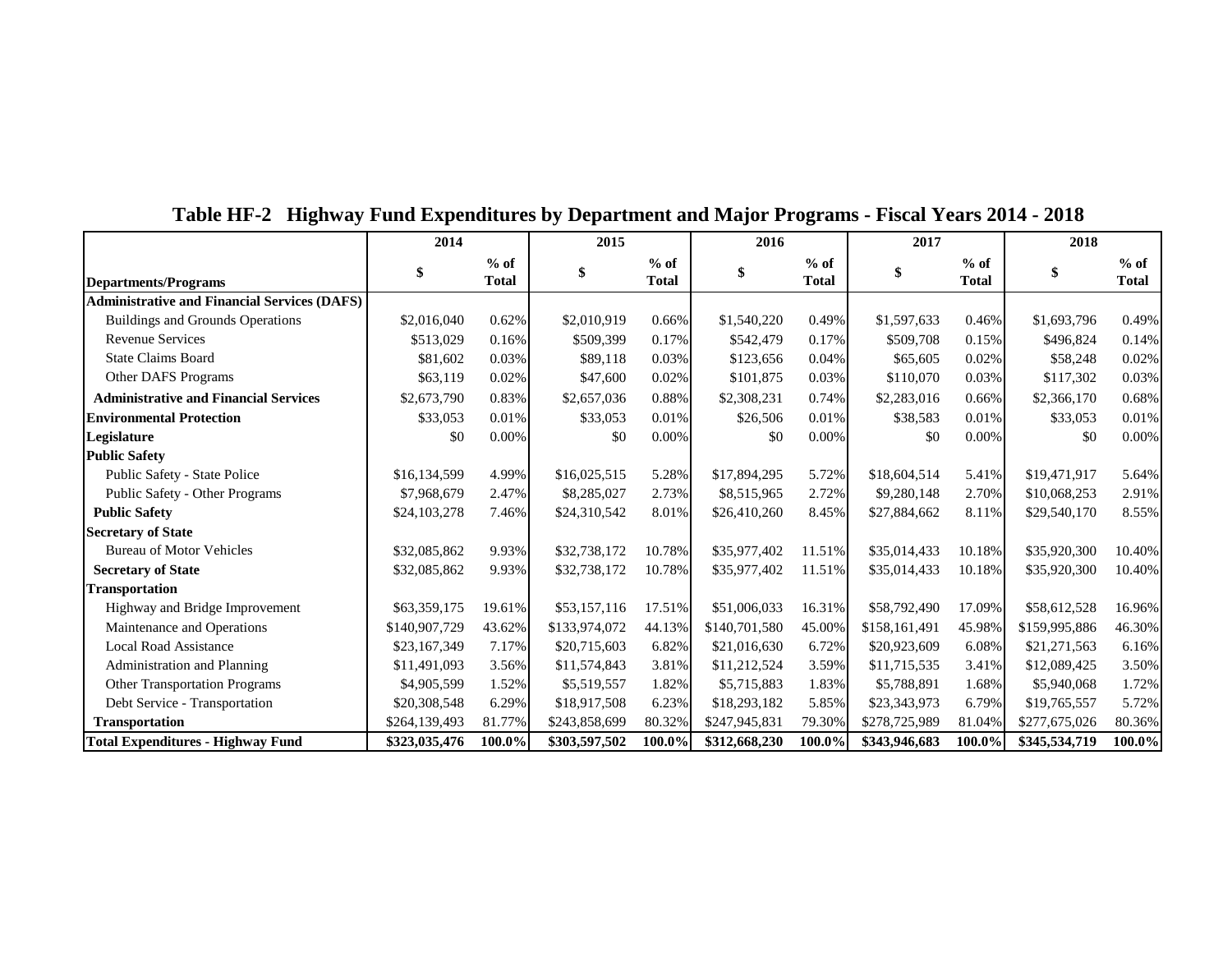|                                                     | $2014^2$      |              | 2015          | 2016         |               |              | 2017          |              | 2018          |              |
|-----------------------------------------------------|---------------|--------------|---------------|--------------|---------------|--------------|---------------|--------------|---------------|--------------|
|                                                     | \$            | $%$ of       | \$            | $%$ of       |               | $%$ of       | \$            | $%$ of       | \$            | $%$ of       |
| <b>Departments/Programs</b>                         |               | <b>Total</b> |               | <b>Total</b> | \$            | <b>Total</b> |               | <b>Total</b> |               | <b>Total</b> |
| <b>Administrative and Financial Services (DAFS)</b> |               |              |               |              |               |              |               |              |               |              |
| Unorganized Territory and County Tax Reimbursement  | \$17,381,124  | 1.52%        | \$16,889,376  | 1.70%        | \$17,127,707  | 1.59%        | \$18,355,588  | 1.73%        | \$19,458,051  | 1.75%        |
| <b>Revenue Services</b>                             | \$7,232,830   | 0.63%        | \$10,457,379  | 1.05%        | \$11,214,156  | 1.04%        | \$10,207,596  | 0.96%        | \$8,181,060   | 0.74%        |
| Other DAFS Programs                                 | \$2,811,735   | 0.25%        | \$5,171,131   | 0.52%        | \$2,568,966   | 0.24%        | \$2,347,315   | 0.22%        | \$1,480,751   | 0.13%        |
| <b>Administrative and Financial Services</b>        | \$27,425,690  | 2.39%        | \$32,517,886  | 3.28%        | \$30,910,829  | 2.87%        | \$30,910,500  | 2.92%        | \$29,119,861  | 2.62%        |
| <b>Agriculture, Food and Rural Resources</b>        |               |              |               |              |               |              |               |              |               |              |
| <b>Milk Commission</b>                              | \$3,081,250   | 0.27%        | \$7,195,241   | 0.73%        | \$20,352,830  | 1.89%        | \$18,805,531  | 1.77%        | \$19,411,923  | 1.75%        |
| Harness Racing Commission                           | \$12,826,897  | 1.12%        | \$12,583,301  | 1.27%        | \$12,438,323  | 1.15%        | \$11,759,515  | 1.11%        | \$11,170,727  | 1.00%        |
| Other Agriculture Programs                          | \$6,096,473   | 0.53%        | \$6,299,602   | 0.64%        | \$7,633,119   | 0.71%        | \$8,161,546   | 0.77%        | \$7,004,708   | 0.63%        |
| <b>Agriculture, Food and Rural Resources</b>        | \$22,004,620  | 1.92%        | \$26,078,143  | 2.63%        | \$40,424,272  | 3.75%        | \$38,726,592  | 3.65%        | \$37,587,358  | 3.38%        |
| <b>Attorney General</b>                             | \$12,106,692  | 1.06%        | \$13,220,373  | 1.33%        | \$14,366,460  | 1.33%        | \$14,350,763  | 1.35%        | \$14,906,664  | 1.34%        |
| Conservation                                        | \$16,452,205  | 1.44%        | \$16,290,883  | 1.64%        | \$19,768,094  | 1.83%        | \$19,374,636  | 1.83%        | \$18,193,146  | 1.64%        |
| <b>Economic and Community Development</b>           | \$11,088,327  | 0.97%        | \$12,913,613  | 1.30%        | \$13,571,723  | 1.26%        | \$14,295,799  | 1.35%        | \$15,421,594  | 1.39%        |
| <b>Education</b>                                    |               |              |               |              |               |              |               |              |               |              |
| General Purpose Aid for Local Schools               | \$13,997,780  | 1.22%        | \$13,782,644  | 1.39%        | \$16,187,903  | 1.50%        | \$16,349,782  | 1.54%        | \$19,812,560  | 1.78%        |
| Other Department of Education Programs              | \$16,118,292  | 1.41%        | \$15,827,337  | 1.60%        | \$15,650,347  | 1.45%        | \$13,113,809  | 1.24%        | \$10,068,553  | 0.91%        |
| <b>Education</b>                                    | \$30,116,072  | 2.63%        | \$29,609,981  | 2.99%        | \$31,838,250  | 2.95%        | \$29,463,591  | 2.78%        | \$29,881,113  | 2.69%        |
| <b>Efficiency Maine Trust</b>                       | \$14,748,221  | 1.29%        | \$14,572,770  | 1.47%        | \$3,022,975   | 0.28%        | \$2,775,974   | 0.26%        | \$2,309,936   | 0.21%        |
| <b>Environmental Protection</b>                     |               |              |               |              |               |              |               |              |               |              |
| Remediation and Waste Management                    | \$18,911,747  | 1.65%        | \$20,096,665  | 2.03%        | \$16,675,585  | 1.55%        | \$15,952,429  | 1.50%        | \$17,759,253  | 1.60%        |
| Other DEP Programs                                  | \$13,139,685  | 1.15%        | \$14,606,652  | 1.47%        | \$17,134,046  | 1.59%        | \$16,162,139  | 1.52%        | \$16,433,317  | 1.48%        |
| <b>Environmental Protection</b>                     | \$32,051,431  | 2.80%        | \$34,703,318  | 3.50%        | \$33,809,630  | 3.13%        | \$32,114,569  | 3.03%        | \$34,192,570  | 3.07%        |
| <b>Health &amp; Human Services</b>                  |               |              |               |              |               |              |               |              |               |              |
| MaineCare/Medicaid <sup>2</sup>                     | \$446,796,425 | 38.99%       | \$267,553,612 | 26.99%       | \$268,507,869 | 24.89%       | \$260,910,755 | 24.61%       | \$313,546,550 | 28.19%       |
| MH/DS State Grant Programs                          | \$28,035,622  | 2.45%        | \$31,973,405  | 3.23%        | \$27,581,697  | 2.56%        | \$26,827,987  | 2.53%        | \$26,979,203  | 2.43%        |
| Child Welfare Services/Foster Care                  | \$730,814     | 0.06%        | \$449,409     | 0.05%        | \$706,429     | 0.07%        | \$767,729     | 0.07%        | \$800,087     | 0.07%        |
| TANF/ASPIRE                                         | \$89,209,281  | 7.79%        | \$90,872,810  | 9.17%        | \$89,148,886  | 8.26%        | \$92,442,236  | 8.72%        | \$91,871,064  | 8.26%        |
| Elder Services State Programs                       | \$6,872,687   | 0.60%        | \$6,892,725   | 0.70%        | \$6,237,333   | 0.58%        | \$6,057,756   | 0.57%        | \$6,000,401   | 0.54%        |
| General Assistance                                  | \$1,093,984   | 0.10%        | \$824,498     | 0.08%        | \$864,565     | 0.08%        | \$937,752     | 0.09%        | \$657,114     | 0.06%        |
| Bureau of Health (MECDC)                            | \$34,618,458  | 3.02%        | \$34,303,503  | 3.46%        | \$31,368,572  | 2.91%        | \$32,986,628  | 3.11%        | \$35,263,096  | 3.17%        |
| <b>DHHS Management Programs</b>                     | \$49,400,714  | 4.31%        | \$52,994,481  | 5.35%        | \$53,800,954  | 4.99%        | \$53,918,866  | 5.09%        | \$60,249,306  | 5.42%        |
| Other DHHS Programs                                 | \$16,256,593  | 1.42%        | \$17,689,962  | 1.78%        | \$22,347,331  | 2.07%        | \$19,804,704  | 1.87%        | \$16,799,056  | 1.51%        |
| <b>Health &amp; Human Services</b>                  | \$673,014,578 | 58.74%       | \$503,554,406 | 50.79%       | \$500,563,636 | 46.40%       | \$494,654,412 | 46.66%       | \$552,165,877 | 49.64%       |
| <b>Higher Education Institutions and Programs</b>   | \$8,084,727   | 0.71%        | \$7,271,655   | 0.73%        | \$7,223,470   | 0.67%        | \$7,415,691   | 0.70%        | \$7,097,075   | 0.64%        |
| <b>Inland Fisheries and Wildlife</b>                | \$4,372,367   | 0.38%        | \$5,000,690   | 0.50%        | \$4,470,813   | 0.41%        | \$5,058,625   | 0.48%        | \$6,015,461   | 0.54%        |
| <b>Judicial Department</b>                          | \$3,938,166   | 0.34%        | \$3,586,098   | 0.36%        | \$4,237,838   | 0.39%        | \$4,961,450   | 0.47%        | \$6,547,912   | 0.59%        |
| Labor                                               |               |              |               |              |               |              |               |              |               |              |
| Safety Education and Training                       | \$1,877,023   | 0.16%        | \$1,901,084   | 0.19%        | \$1,981,123   | 0.18%        | \$2,016,655   | 0.19%        | \$1,516,338   | 0.14%        |
| Other Labor Programs                                | \$5,410,124   | 0.47%        | \$5,922,243   | 0.60%        | \$10,977,540  | 1.02%        | \$7,475,946   | 0.71%        | \$8,245,995   | 0.74%        |
| Labor                                               | \$7,287,146   | 0.64%        | \$7,823,327   | 0.79%        | \$12,958,663  | 1.20%        | \$9,492,601   | 0.90%        | \$9,762,333   | 0.88%        |

 **Table OSR-2 Other Special Revenue Funds Expenditures by Department and Major Programs - Fiscal Years 2014 - 2018 <sup>1</sup>**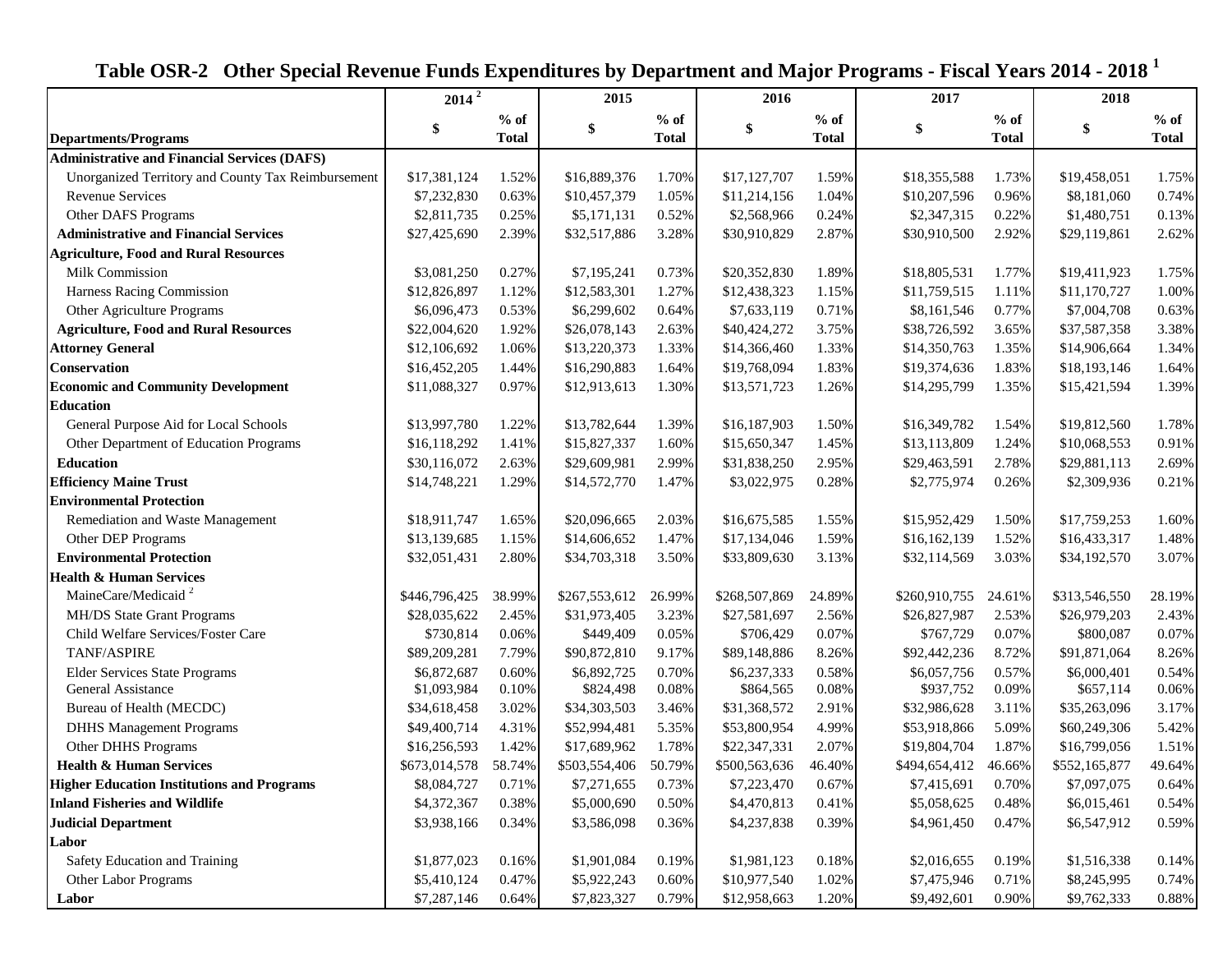|                                                   |                 | $2014^{\frac{2}{}}$    |               | 2015                   |                        |                        | 2017            |                        | 2018            |                        |
|---------------------------------------------------|-----------------|------------------------|---------------|------------------------|------------------------|------------------------|-----------------|------------------------|-----------------|------------------------|
| <b>Departments/Programs</b>                       | \$              | $%$ of<br><b>Total</b> | \$            | $%$ of<br><b>Total</b> | \$                     | $%$ of<br><b>Total</b> | \$              | $%$ of<br><b>Total</b> | \$              | $%$ of<br><b>Total</b> |
| <b>Maine Municipal Bond Bank</b>                  | \$38,577,150    | 3.37%                  | \$38,426,814  | 3.88%                  | \$39,686,421           | 3.68%                  | \$39,947,049    | 3.77%                  | \$41,003,091    | 3.69%                  |
| <b>Marine Resources</b>                           |                 |                        |               |                        |                        |                        |                 |                        |                 |                        |
| Resource Management                               | \$1,602,119     | 0.14%                  | \$1,733,214   | 0.17%                  | \$1,890,935            | 0.18%                  | \$1,936,487     | 0.18%                  | \$1,960,975     | 0.18%                  |
| Marine Patrol                                     | \$1,859,941     | 0.16%                  | \$2,937,634   | 0.30%                  | \$1,968,991            | 0.18%                  | \$2,158,508     | 0.20%                  | \$2,598,940     | 0.23%                  |
| Other Marine Resources Programs                   | \$2,459,339     | 0.21%                  | \$2,614,286   | 0.26%                  | \$2,616,562            | 0.24%                  | \$2,638,064     | 0.25%                  | \$3,328,790     | 0.30%                  |
| <b>Marine Resources</b>                           | \$5,921,399     | 0.52%                  | \$7,285,134   | 0.73%                  | \$6,476,487            | 0.60%                  | \$6,733,058     | 0.64%                  | \$7,888,705     | 0.71%                  |
| Professional & Financial Regulation               |                 |                        |               |                        |                        |                        |                 |                        |                 |                        |
| Licensing and Enforcement                         | \$5,269,626     | 0.46%                  | \$5,455,693   | 0.55%                  | \$5,636,409            | 0.52%                  | \$5,521,312     | 0.52%                  | \$5,593,035     | 0.50%                  |
| <b>Bureau of Insurance</b>                        | \$7,001,954     | 0.61%                  | \$7,525,255   | 0.76%                  | \$7,841,322            | 0.73%                  | \$7,328,923     | 0.69%                  | \$7,173,536     | 0.64%                  |
| <b>Bureau of Financial Institutions</b>           | \$1,732,845     | 0.15%                  | \$1,820,108   | 0.18%                  | \$2,063,695            | 0.19%                  | \$1,974,364     | 0.19%                  | \$2,070,075     | 0.19%                  |
| Other DPFR Programs                               | \$11,373,189    | 0.99%                  | \$11,535,808  | 1.16%                  | \$11,384,333           | 1.06%                  | \$11,331,380    | 1.07%                  | \$11,724,052    | 1.05%                  |
| Professional & Financial Regulation               | \$25,377,614    | 2.21%                  | \$26,336,864  | 2.66%                  | \$26,925,759           | 2.50%                  | \$26,155,979    | 2.47%                  | \$26,560,699    | 2.39%                  |
| <b>Public Safety</b>                              |                 |                        |               |                        |                        |                        |                 |                        |                 |                        |
| Turnpike Enforcement                              | \$5,087,757     | 0.44%                  | \$5,201,209   | 0.52%                  | \$5,075,953            | 0.47%                  | \$5,572,073     | 0.53%                  | \$5,878,671     | 0.53%                  |
| Office of Fire Marshall                           | \$3,656,330     | 0.32%                  | \$4,564,651   | 0.46%                  | \$4,746,112            | 0.44%                  | \$4,908,922     | 0.46%                  | \$4,418,883     | 0.40%                  |
| Public Safety - State Police                      | \$1,140,439     | 0.10%                  | \$1,205,728   | 0.12%                  | \$2,952,703            | 0.27%                  | \$1,758,615     | 0.17%                  | \$2,652,000     | 0.24%                  |
| Public Safety - Other Programs                    | \$9,077,135     | 0.79%                  | \$8,918,392   | 0.90%                  | \$10,037,042           | 0.93%                  | \$10,662,799    | 1.01%                  | \$9,373,110     | 0.84%                  |
| <b>Public Safety</b>                              | \$18,961,660    | 1.65%                  | \$19,889,980  | 2.01%                  | \$22,811,810           | 2.11%                  | \$22,902,408    | 2.16%                  | \$22,322,664    | 2.01%                  |
| <b>Public Utilities Commission</b>                | \$14,805,094    | 1.29%                  | \$16,534,253  | 1.67%                  | \$15,571,096           | 1.44%                  | \$20,557,486    | 1.94%                  | \$25,943,812    | 2.33%                  |
| <b>Secretary of State</b>                         |                 |                        |               |                        |                        |                        |                 |                        |                 |                        |
| Secretary of State                                | \$312,516       | 0.03%                  | \$198,821     | 0.02%                  | \$259,395              | 0.02%                  | \$234,343       | 0.02%                  | \$416,589       | 0.04%                  |
| <b>Bureau of Motor Vehicles</b>                   | \$1,290,978     | 0.11%                  | \$1,174,572   | 0.12%                  | \$1,269,845            | 0.12%                  | \$1,354,499     | 0.13%                  | \$1,151,927     | 0.10%                  |
| <b>Secretary of State</b>                         | \$1,603,494     | 0.14%                  | \$1,373,393   | 0.14%                  | \$1,529,240            | 0.14%                  | \$1,588,842     | 0.15%                  | \$1,568,516     | 0.14%                  |
| <b>Transportation</b>                             |                 |                        |               |                        |                        |                        |                 |                        |                 |                        |
| Highway and Bridge Improvement                    | \$52,482,797    | 4.58%                  | \$53,230,894  | 5.37%                  | \$115,485,685          | 10.70%                 | \$101,783,093   | 9.60%                  | \$83,484,342    | 7.50%                  |
| Other Transportation Programs                     | \$12,902,308    | 1.13%                  | \$11,628,885  | 1.17%                  | \$14,276,796           | 1.32%                  | \$20,760,708    | 1.96%                  | \$13,915,562    | 1.25%                  |
| <b>Transportation</b>                             | \$65,385,104    | 5.71%                  | \$64,859,778  | 6.54%                  | \$129,762,481          | 12.03%                 | \$122,543,801   | 11.56%                 | \$97,399,904    | 8.76%                  |
| <b>Treasurer of State</b>                         |                 |                        |               |                        |                        |                        |                 |                        |                 |                        |
| Municipal Revenue Sharing - Treasury              | \$66,062,807    | 5.77%                  | \$63,600,937  | 6.42%                  | \$67,355,730           | 6.24%                  | \$65,228,806    | 6.15%                  | \$69,338,500    | 6.23%                  |
| <b>Treasurer of State</b>                         | \$66,062,807    | 5.77%                  | \$63,600,937  | 6.42%                  | \$67,355,730           | 6.24%                  | \$65,228,806    | 6.15%                  | \$69,338,500    | 6.23%                  |
| <b>Workers' Compensation Board</b>                | \$10,054,923    | 0.88%                  | \$10,376,789  | 1.05%                  | \$11,161,241           | 1.03%                  | \$11,182,842    | 1.05%                  | \$11,350,919    | 1.02%                  |
| <b>All Other - State Agencies</b>                 | \$36,407,393    | 3.18%                  | \$35,565,169  | 3.59%                  | \$40,420,579           | 3.75%                  | \$39,636,545    | 3.74%                  | \$45,809,347    | 4.12%                  |
| <b>Total Expenditures - Other Special Revenue</b> | \$1,145,846,881 | 100.0%                 | \$991,392,253 |                        | 100.0% \$1,078,867,496 | 100.0%                 | \$1,060,072,020 | $100.0\%$              | \$1,112,387,056 | 100.0%                 |

 **Table OSR-2 Other Special Revenue Funds Expenditures by Department and Major Programs (continued)**

<sup>1</sup> For historical comparisons, includes Fund for a Healthy Maine expenditures in all years. Fund for a Healthy Maine expenditure detail is also included in Table OSR-5.

 $^2$  Fiscal year 2014 includes \$183.5 million in one-time Other Special Revenue Funds expenditures from bond proceeds from the sale of liquor operation revenue bonds used as the state share of the \$490.2 million settlement payment to hospitals as authorized under PL 2013, c. 269.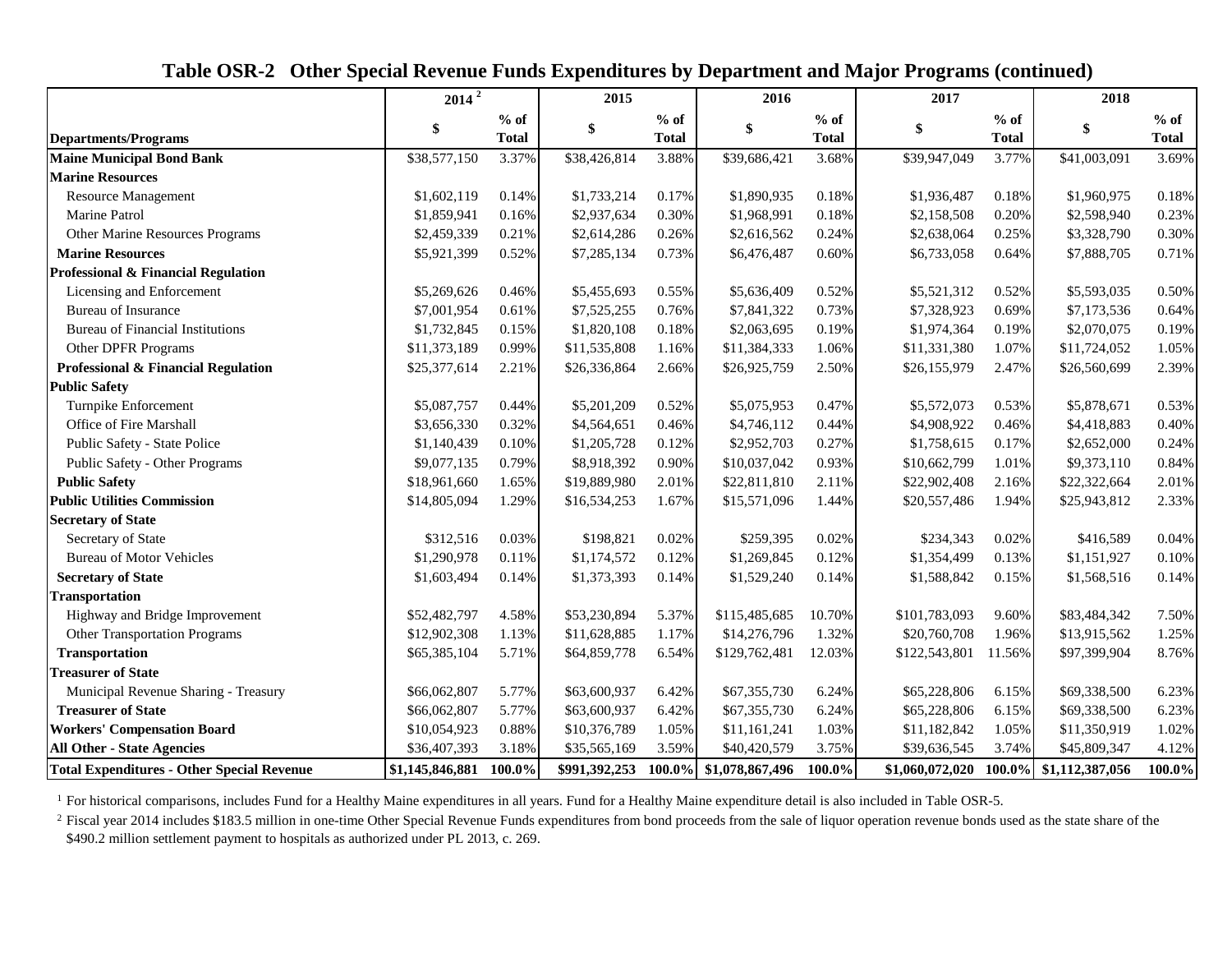|                                                          | $2014^2$        |              | 2015                   |              | 2016            |              | 2017            |              | 2018            |              |
|----------------------------------------------------------|-----------------|--------------|------------------------|--------------|-----------------|--------------|-----------------|--------------|-----------------|--------------|
|                                                          | \$              | $%$ of       | \$                     | $%$ of       | \$              | $%$ of       | \$              | $%$ of       | \$              | $%$ of       |
| <b>Departments/Programs</b>                              |                 | <b>Total</b> |                        | <b>Total</b> |                 | <b>Total</b> |                 | <b>Total</b> |                 | <b>Total</b> |
| <b>Administrative and Financial Services</b>             | \$491,037       | 0.02%        | \$420,503              | 0.02%        | \$586,940       | 0.02%        | \$1,627,110     | 0.06%        | \$1,706,438     | 0.06%        |
| <b>Agriculture, Food and Rural Resources</b>             | \$4,128,563     | 0.15%        | \$4,407,062            | 0.18%        | \$4,891,322     | 0.19%        | \$4,832,556     | 0.19%        | \$4,466,592     | 0.17%        |
| <b>Attorney General</b>                                  | \$1,017,250     | 0.04%        | \$1,105,037            | 0.05%        | \$1,037,132     | 0.04%        | \$1,440,098     | 0.06%        | \$1,860,505     | 0.07%        |
| <b>Conservation</b>                                      |                 |              |                        |              |                 |              |                 |              |                 |              |
| Land Management and Planning                             | \$126,892       | 0.00%        | \$1,826,504            | 0.08%        | \$7,330,848     | 0.29%        | \$1,648,261     | 0.06%        | \$117,754       | 0.00%        |
| Other Dept. of Conservation Programs                     | \$7,180,635     | 0.27%        | \$5,732,559            | 0.24%        | \$6,336,298     | 0.25%        | \$6,342,342     | 0.24%        | \$4,823,515     | 0.18%        |
| Conservation                                             | \$7,307,527     | 0.27%        | \$7,559,063            | 0.31%        | \$13,667,146    | 0.54%        | \$7,990,604     | 0.31%        | \$4,941,270     | 0.18%        |
| <b>Corrections</b>                                       |                 |              |                        |              |                 |              |                 |              |                 |              |
| Administration and Planning                              | \$1,039,051     | 0.04%        | \$707,401              | 0.03%        | \$813,306       | 0.03%        | \$643,344       | 0.02%        | \$581,034       | 0.02%        |
| Adult and Juvenile Correctional Facilities               | \$713,305       | 0.03%        | \$1,598,634            | 0.07%        | \$1,209,800     | 0.05%        | \$913,513       | 0.04%        | \$463,151       | 0.02%        |
| Other Corrections Programs                               | \$35,044        | 0.00%        | \$5,051                | 0.00%        | \$106,888       | $0.00\%$     | \$218,964       | 0.01%        | \$154,365       | 0.01%        |
| <b>Corrections</b>                                       | \$1,787,400     | 0.07%        | \$2,311,086            | 0.10%        | \$2,129,993     | 0.08%        | \$1,775,821     | 0.07%        | \$1,198,549     | 0.04%        |
| <b>Cultural Agencies</b>                                 | \$2,725,535     | 0.10%        | \$2,928,288            | 0.12%        | \$3,093,849     | 0.12%        | \$3,145,939     | 0.12%        | \$3,246,732     | 0.12%        |
| <b>Defense, Veterans and Emergency Management (DVEM)</b> |                 |              |                        |              |                 |              |                 |              |                 |              |
| Military Training and Operations                         | \$17,679,337    | 0.66%        | \$18,683,500           | 0.77%        | \$26,309,556    | 1.04%        | \$32,607,161    | 1.25%        | \$29,970,858    | 1.11%        |
| Administration - MEMA                                    | \$12,926,250    | 0.48%        | \$10,396,105           | 0.43%        | \$12,570,911    | 0.50%        | \$7,939,635     | 0.31%        | \$6,237,452     | 0.23%        |
| Other DVEM Programs                                      | \$861,133       | 0.03%        | \$2,488,691            | 0.10%        | \$1,441,351     | 0.06%        | \$353,203       | 0.01%        | \$301,756       | 0.01%        |
| Defense, Veterans & Emergency Management                 | \$31,466,720    | 1.17%        | \$31,568,296           | 1.30%        | \$40,321,818    | 1.59%        | \$40,899,999    | 1.57%        | \$36,510,066    | 1.35%        |
| <b>Economic and Community Development (DECD)</b>         |                 |              |                        |              |                 |              |                 |              |                 |              |
| <b>Community Development Block Grant</b>                 | \$10,646,635    | 0.39%        | \$15,793,352           | 0.65%        | \$11,253,206    | 0.44%        | \$10,641,394    | 0.41%        | \$8,951,390     | 0.33%        |
| Other DECD Programs                                      | \$0             | $0.00\%$     | \$0                    | 0.00%        | \$48,378        | 0.00%        | \$392,630       | 0.02%        | \$334,366       | 0.01%        |
| <b>Economic and Community Development</b>                | \$10,646,635    | 0.39%        | \$15,793,352           | 0.65%        | \$11,301,584    | 0.45%        | \$11,034,025    | 0.42%        | \$9,285,757     | 0.34%        |
| <b>Education</b>                                         |                 |              |                        |              |                 |              |                 |              |                 |              |
| <b>Child Development Services</b>                        | \$2,050,407     | 0.08%        | \$2,148,474            | 0.09%        | \$2,144,932     | 0.08%        | \$2,244,153     | 0.09%        | \$2,261,964     | 0.08%        |
| <b>Child Nutrition Services</b>                          | \$48,317,223    | 1.79%        | \$49,039,654           | 2.03%        | \$52,037,081    | 2.05%        | \$49,792,573    | 1.91%        | \$60,085,339    | 2.23%        |
| Education of Disadvantaged Children                      | \$54,745,746    | 2.03%        | \$52,214,998           | 2.16%        | \$50,995,617    | 2.01%        | \$53,722,846    | 2.07%        | \$55,593,346    | 2.06%        |
| General Purpose Aid for Local Schools                    | \$0             | $0.00\%$     | \$0                    | 0.00%        | \$0             | 0.00%        | \$0             | 0.00%        | \$0             | 0.00%        |
| IDEA/School Age Special Education                        | \$48,967,922    | 1.82%        | \$48,712,299           | 2.01%        | \$52,853,752    | 2.08%        | \$62,830,203    | 2.42%        | \$55,238,948    | 2.05%        |
| Other Department of Education Programs                   | \$39,681,076    | 1.47%        | \$39,802,874           | 1.64%        | \$43,009,904    | 1.70%        | \$43,993,103    | 1.69%        | \$47,154,364    | 1.75%        |
| <b>Education</b>                                         | \$193,762,374   | 7.19%        | \$191,918,299          | 7.93%        | \$201,041,287   | 7.93%        | \$212,582,878   | 8.17%        | \$220,333,961   | 8.17%        |
| <b>Environmental Protection</b>                          |                 |              |                        |              |                 |              |                 |              |                 |              |
| Performance Partnership Grant                            | \$6,884,708     | 0.26%        | \$7,007,858            | 0.29%        | \$6,945,739     | 0.27%        | \$6,540,272     | 0.25%        | \$6,658,503     | $0.25\%$     |
| Other Environmental Protection Programs                  | \$4,406,504     | 0.16%        | \$3,650,571            | 0.15%        | \$4,481,842     | 0.18%        | \$3,107,351     | 0.12%        | \$3,413,639     | 0.13%        |
| <b>Environmental Protection</b>                          | \$11,291,212    | 0.42%        | \$10,658,429           | 0.44%        | \$11,427,581    | 0.45%        | \$9,647,622     | 0.37%        | \$10,072,142    | 0.37%        |
| <b>Health &amp; Human Services</b>                       |                 |              |                        |              |                 |              |                 |              |                 |              |
| MaineCare/Medicaid <sup>2</sup>                          | \$1,777,125,079 |              | 65.92% \$1,521,296,543 | 62.84%       | \$1,617,010,917 | 63.76%       | \$1,651,312,370 | 63.49%       | \$1,763,813,274 | 65.38%       |
| <b>MH/DS State Grant Programs</b>                        | \$8,954,718     | 0.33%        | \$10,502,382           | 0.43%        | \$9,864,710     | 0.39%        | \$9,129,261     | 0.35%        | \$8,738,132     | 0.32%        |

 **Table FED-2 Federal Funds Expenditures by Department and Major Programs - Fiscal Years 2014 - 2018 <sup>1</sup>**